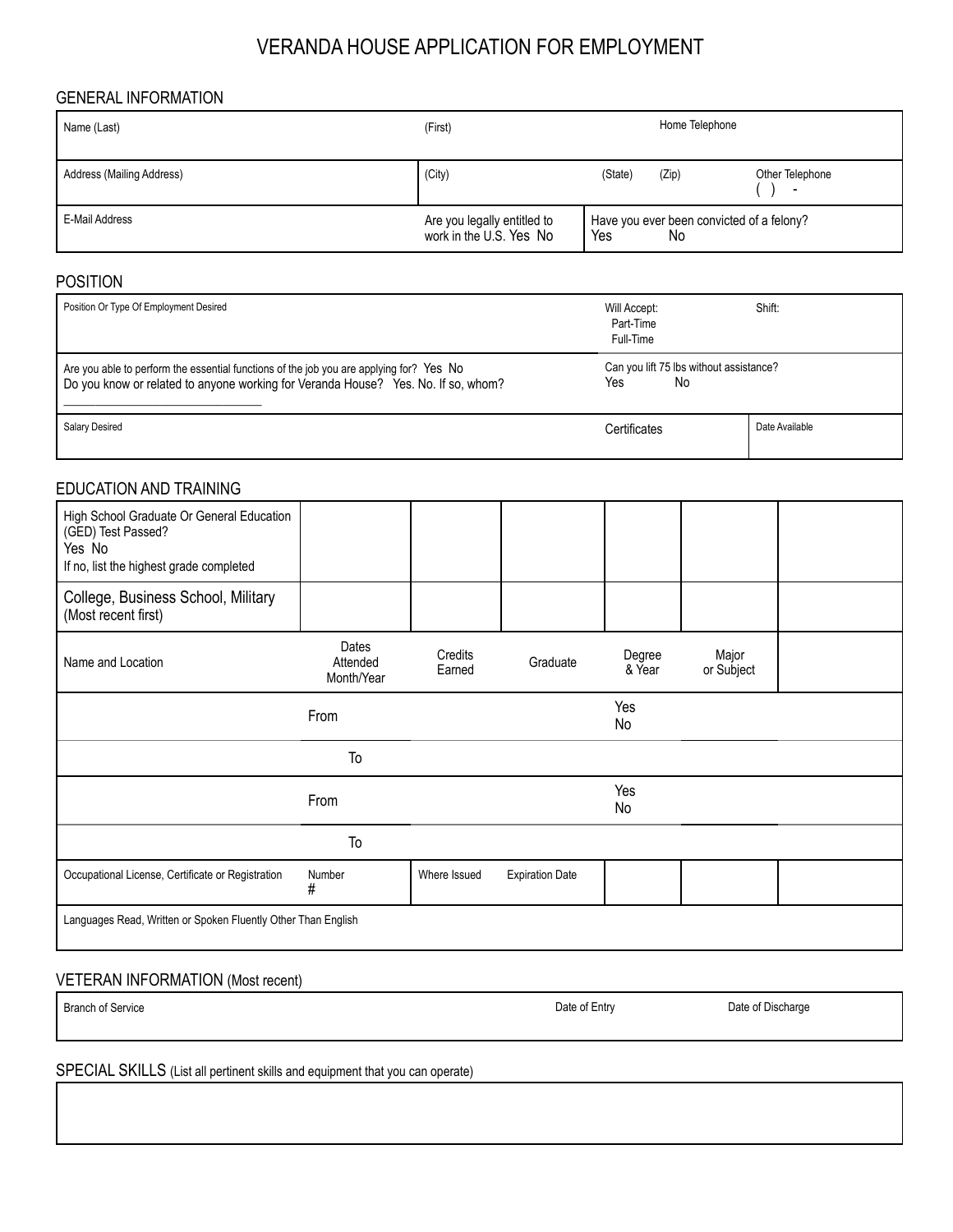WORK EXPERIENCE (Most Recent First) (Include voluntary work and military experience) *MUST BE FILLED OUT ENTIRELY TO BE CONSIDERED FOR EMPLOYMENT*

| VVOI MALLA LA LA MENTOL (MOSI RECENT I ISI) (INGIQUE VOIDIRALY WORK AND HIMRALY EXPENSICE) MOST BE FILLED OUT ENTIRELT TO BE CONSIDERED FOR EMPLOTMENT<br>Employer | Telephone Number () -                 | From (Month/Year) |
|--------------------------------------------------------------------------------------------------------------------------------------------------------------------|---------------------------------------|-------------------|
|                                                                                                                                                                    |                                       |                   |
| Address                                                                                                                                                            |                                       |                   |
| Job Title                                                                                                                                                          |                                       | To (Month/Year)   |
| <b>Specific Duties</b>                                                                                                                                             |                                       |                   |
|                                                                                                                                                                    |                                       |                   |
|                                                                                                                                                                    | Hours Per Week                        | Last Salary       |
|                                                                                                                                                                    | Supervisor                            |                   |
| Reason For Leaving                                                                                                                                                 | May We Contact This Employer? Yes No  |                   |
| Employer                                                                                                                                                           | Telephone Number () -                 | From (Month/Year) |
| Address                                                                                                                                                            |                                       |                   |
| Job Title                                                                                                                                                          |                                       | To (Month/Year)   |
| <b>Specific Duties</b>                                                                                                                                             |                                       |                   |
|                                                                                                                                                                    | Hours Per Week                        | Last Salary       |
|                                                                                                                                                                    | Supervisor                            |                   |
| Reason For Leaving                                                                                                                                                 | May We Contact This Employer? Yes No  |                   |
| Employer                                                                                                                                                           | Telephone Number ()<br>$\blacksquare$ | From (Month/Year) |
| Address                                                                                                                                                            |                                       |                   |
| Job Title                                                                                                                                                          | Number Employees Supervised           | To (Month/Year)   |
| Specific Duties (Maximum 1000 characters)                                                                                                                          |                                       |                   |
|                                                                                                                                                                    | Hours Per Week                        | Last Salary       |
|                                                                                                                                                                    | Supervisor                            |                   |
|                                                                                                                                                                    |                                       |                   |

I certify the information contained in this application is true, correct, and complete. I understand that, if employed, false statements reported on this application may be considered sufficient cause for dismissal.

Signature of Applicant \_\_\_\_\_\_\_\_\_\_\_\_\_\_\_\_\_\_\_\_\_\_\_\_\_\_\_\_\_\_\_\_\_\_\_\_\_\_\_\_\_\_\_\_\_\_\_\_\_\_\_\_\_\_\_\_\_ Date\_\_\_\_\_\_\_\_\_\_\_\_\_\_\_\_

Interviewer's Comments:

Position

Availability

Hourly rate